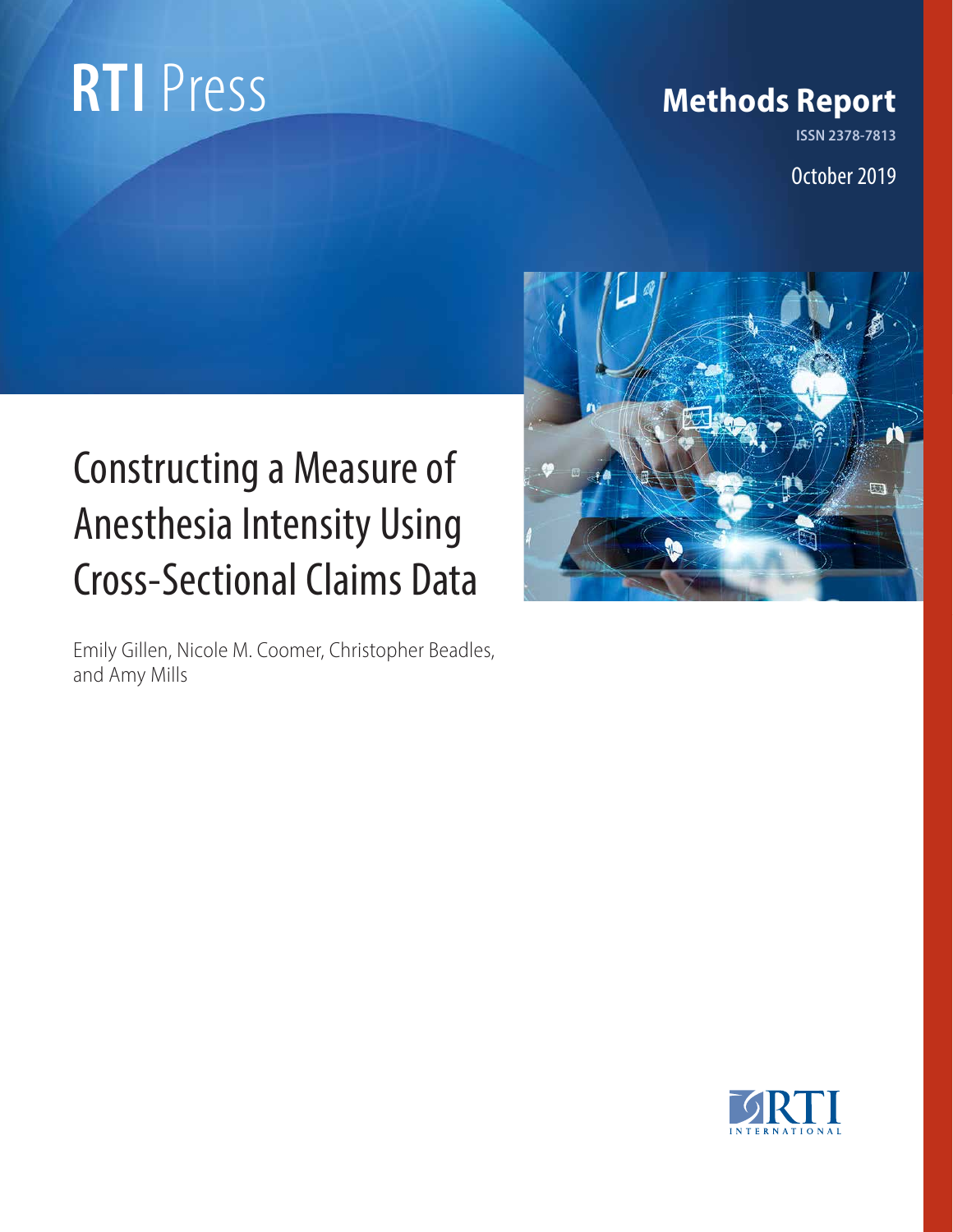RTI Press publication MR-0040-1910

RTI International is an independent, nonprofit research organization dedicated to improving the human condition. The RTI Press mission is to disseminate information about RTI research, analytic tools, and technical expertise to a national and international audience. RTI Press publications are peer-reviewed by at least two independent substantive experts and one or more Press editors.

#### **Suggested Citation**

Gillen, E., Coomer, N. M., Beadles, C., and Mills, A. (2019). *Constructing a Measure of Anesthesia Intensity Using Cross-Sectional Claims Data*. RTI Press Publication No. MR-0040-1910. Research Triangle Park, NC: RTI Press. [https://doi.org/10.3768/rtipress.2019.](https://doi.org/10.3768/rtipress.2019.mr.0040.1910) [mr.0040.1910](https://doi.org/10.3768/rtipress.2019.mr.0040.1910)

This publication is part of the RTI Press Methods Report series..

RTI International 3040 East Cornwallis Road PO Box 12194 Research Triangle Park, NC 27709-2194 USA

Tel: +1.919.541.6000 E-mail: [rtipress@rti.org](mailto:rtipress@rti.org) Website: [www.rt](http://www.rti.org)i.org

©2019 RTI International. RTI International is a registered trademark and a trade name of Research Triangle Institute. The RTI logo is a registered trademark of Research Triangle Institute.



This work is distributed under the terms of a Creative Commons Attribution-NonCommercial-NoDerivatives 4.0 license (CC BY-NC-ND), a copy of which is available at<https://creativecommons.org/licenses/by-nc-nd/4.0/legalcode>

**<https://doi.org/10.3768/rtipress.2019.mr.0040.1910> [www.rti.org/rti](http://www.rti.org/rtipress)press**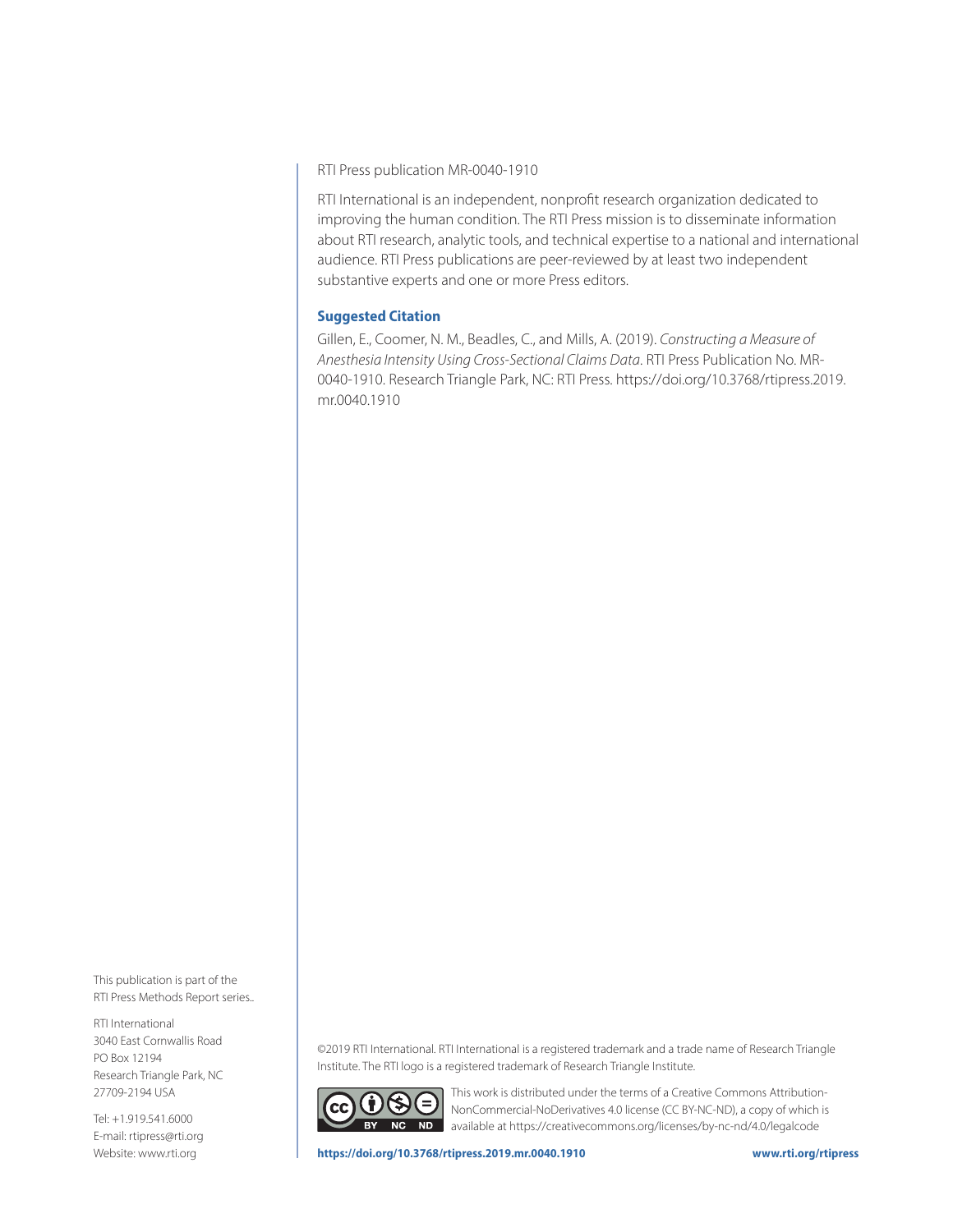### **Contents**

| <b>About the Authors</b> |                |
|--------------------------|----------------|
| Acknowledgments          | ij             |
| <b>Abstract</b>          | ii             |
| <b>Introduction</b>      | 1              |
| <b>Methods</b>           | $\overline{2}$ |
| Data                     | $\overline{2}$ |
| Methods                  | $\overline{2}$ |
| <b>Results</b>           | 3              |
| Application              | 5              |
| Limitations              | 6              |
| <b>Discussion</b>        | 7              |
| <b>References</b>        | 7              |

#### **About the Authors**

İ.

1

2

2

2

3

5

6

7

7

**Emily Gillen**, PhD, is the associate director of health analytic solutions at BHE. At the time of writing, she was a research economist at RTI International.

**Nicole M. Coomer**, PhD, is a senior economist and program manager at RTI International.

**Christopher Beadles**, PhD, MD, is a senior research public health analyst and program manager at RTI International.

**Amy Mills**, BS, is a public health analyst at RTI International.

**RTI Press Associate Editor Anne Deutsch**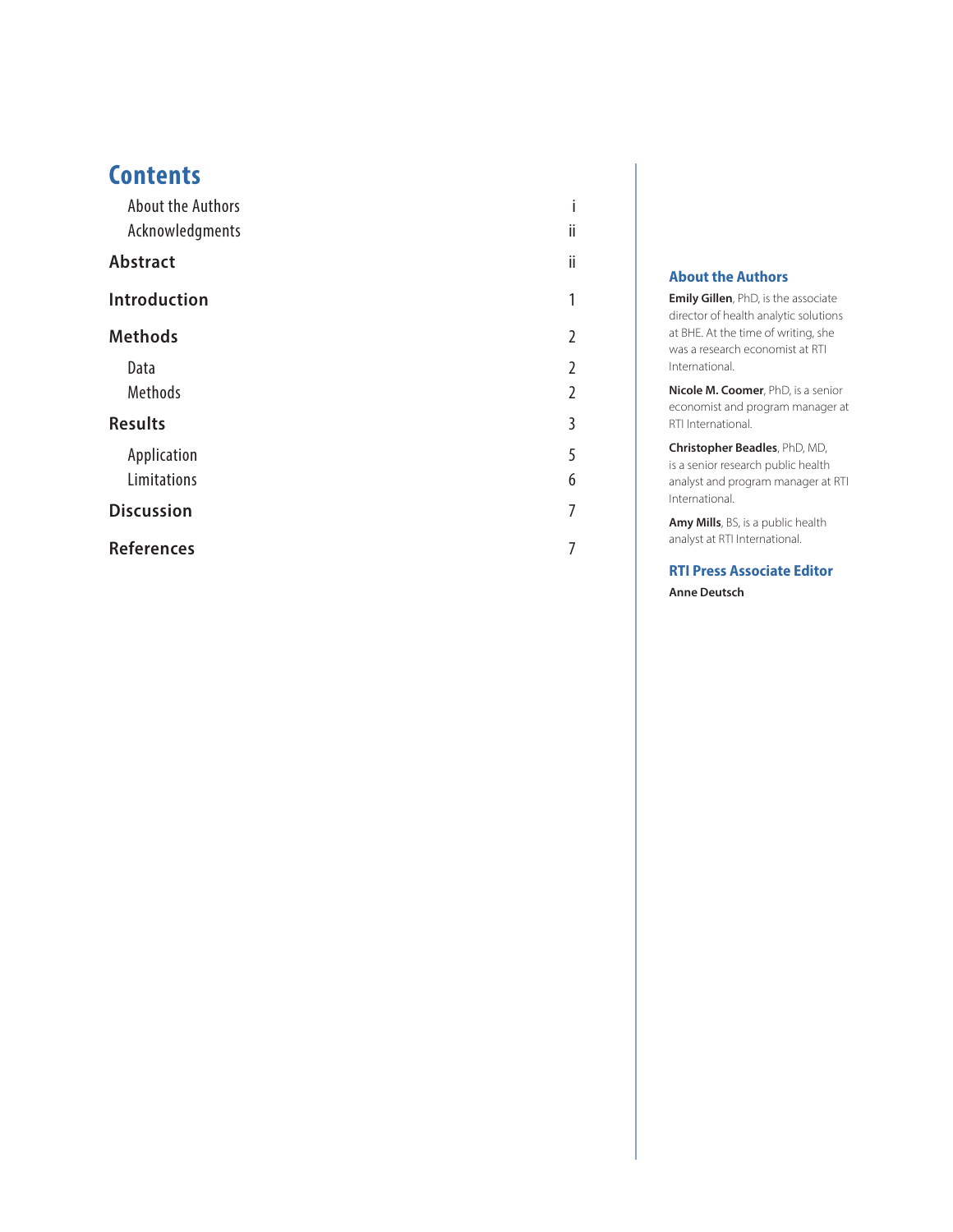#### <span id="page-3-0"></span>**Acknowledgments**

We would like to thank Merry Rabb for her programming assistance in preparing this manuscript. We would like to thank the American Association of Nurse Anesthetists Foundation for funding.

#### Abstract

With intensifying emphasis on episodes of care and bundled payments for surgical admissions, anesthesia expenditures are increasingly important in assessing variation in expenditures for surgical episodes. When comparing anesthesia expenditures across surgical settings, adjustment for anesthesia case complexity and duration of anesthesia services, also known as anesthesia service intensity, is desirable. A single anesthesia intensity measure allows researchers to make more direct comparisons between anesthesia outcomes across settings and services. We describe a process for creating a claims-based anesthesia intensity measure using Medicare claims. We create the measure using two fields: base units associated with American Medical Association Current Procedural Terminology codes on the anesthesia claim and time units associated with the service. We rescaled the time component of the anesthesia intensity measure to equally represent base units and time units. For illustration, we applied the measure to Medicare anesthesia expenditures stratified by rural/urban location. We found that adjustments for intensity were greater in urban settings because the level of intensity is greater. Compared with rural settings, unadjusted expenditures in urban settings are roughly 26 percent higher, whereas adjusted expenditures in urban settings are only 20 percent higher. Even absent longitudinal data, researchers can adjust anesthesia outcomes for intensity using our crosssectional claims-based intensity method.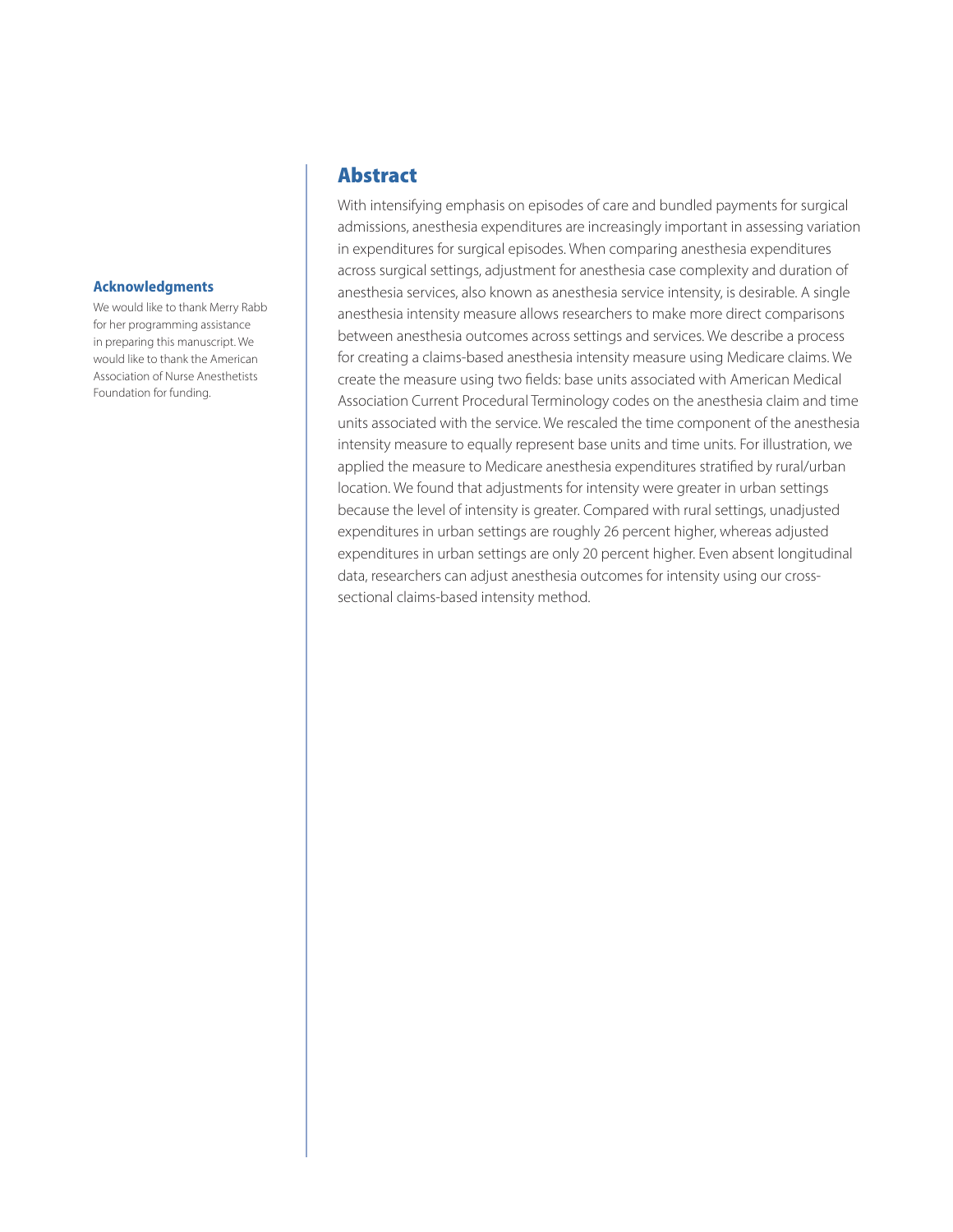#### <span id="page-4-0"></span>Introduction

The healthcare reimbursement system is shifting from one based on the volume of services provided to one based on the value of care provided. Valuebased care models often set a benchmark for expected expenditures in the form of capitation or bundled payments. To be able to implement these value-based care models, expenditures often need to be compared across settings and regions. Anesthesia expenditures vary considerably, and they are a nontrivial component of a surgical episode. Anesthesia services and anesthetic plans can vary widely by surgical procedure, duration of procedure, level of intraoperative anesthetic management/ monitoring, and anticipated postoperative level of care. Patient comorbidities and other factors may also influence the anesthetic plan and intra-operative anesthetic management. Analyses of anesthesia services require comparisons of expenditures, quality, and other outcomes across settings, facility types, and provider types. To ensure that like comparisons are being made, variations in anesthesia services need to be controlled for.

Although studies have used a variety of proxies, no single variable or measure captures the intensity of an anesthetic management/monitoring plan while accounting for both the complexity and duration of the surgical procedure.<sup>1–3</sup> This lack of an anesthesia intensity metric is especially acute when using crosssectional administrative claims data, a common analytic dataset.4 Without a measure to control for intensity, comparisons of anesthesia service outcomes across settings may not be as robust.

The American Society of Anesthesiologists (ASA) *Relative Value Guide* (RVG) provides a mechanism for linking the anticipated complexity of the anesthetic plan to a specific surgical procedure. This is accomplished by assigning "base unit" values to Current Procedural Terminology (CPT) codes on the anesthesia claim. The rationale underlying the ASA base units is that they reflect the complexity of both preoperative evaluation and planning and implementing the anesthetic plan.3 Higher base units are assigned to anesthesia CPT codes with higher average anticipated difficulty in anesthetic plans and

preoperative evaluation complexity. For example, anesthesia for procedures on veins of the lower leg (CPT code 01520) is assigned a base unit of 5, and anesthesia for procedures on major lower abdominal wall blood vessels (CPT code 00880) is assigned a base unit of 15. Of the 272 anesthesia CPT codes assigned base units, the most common base unit is 5, associated with 53 CPT codes; only 35 percent of all anesthesia CPT codes have base units of 7 or higher.5

Base units are an important component of the expected intensity of an anesthesia service. Although some studies use base units alone to quantify anesthesia intensity, the intensity of an anesthesia service is also determined by the duration of the service, which can be measured by the associated time units (the amount of time for the anesthesia service as recorded on the medical claim).<sup>1</sup> Longerduration anesthesia services require a longer period of vigilance with direct anesthetic management and monitoring and have a greater probability of requiring an intraoperative patient hand-off. Alternatively, some studies have used time units alone as a measure of anesthesia intensity. Silber and colleagues (2011) examined time units on Medicare claims for anesthesia services as a proxy for intensity and found that they were predictive of the actual duration of a service and that accounting for patient comorbidities and other factors did not improve the measure's predictive power.6 Although duration of anesthesia services is indicative of the procedure's intensity and, as stated in *Schwartz's Principles of Surgery*, 7 longer services have been linked to increased likelihood of injury and mortality, base units also provide valuable information about the intensity of the anesthesia service provided.

In addition to base units and time units, patient comorbidities are often used as control variables in studies of anesthesia services. Sinclair and colleagues used comorbidities to account for intensity of anesthesia; however, their process is complicated and requires access to medical records and a chart review.3 French and colleagues also used medical records to account for intensity in their study of timedriven, activity-based costing of anesthesia services for oncologic procedures.2 Patient comorbidity data require medical records, which may involve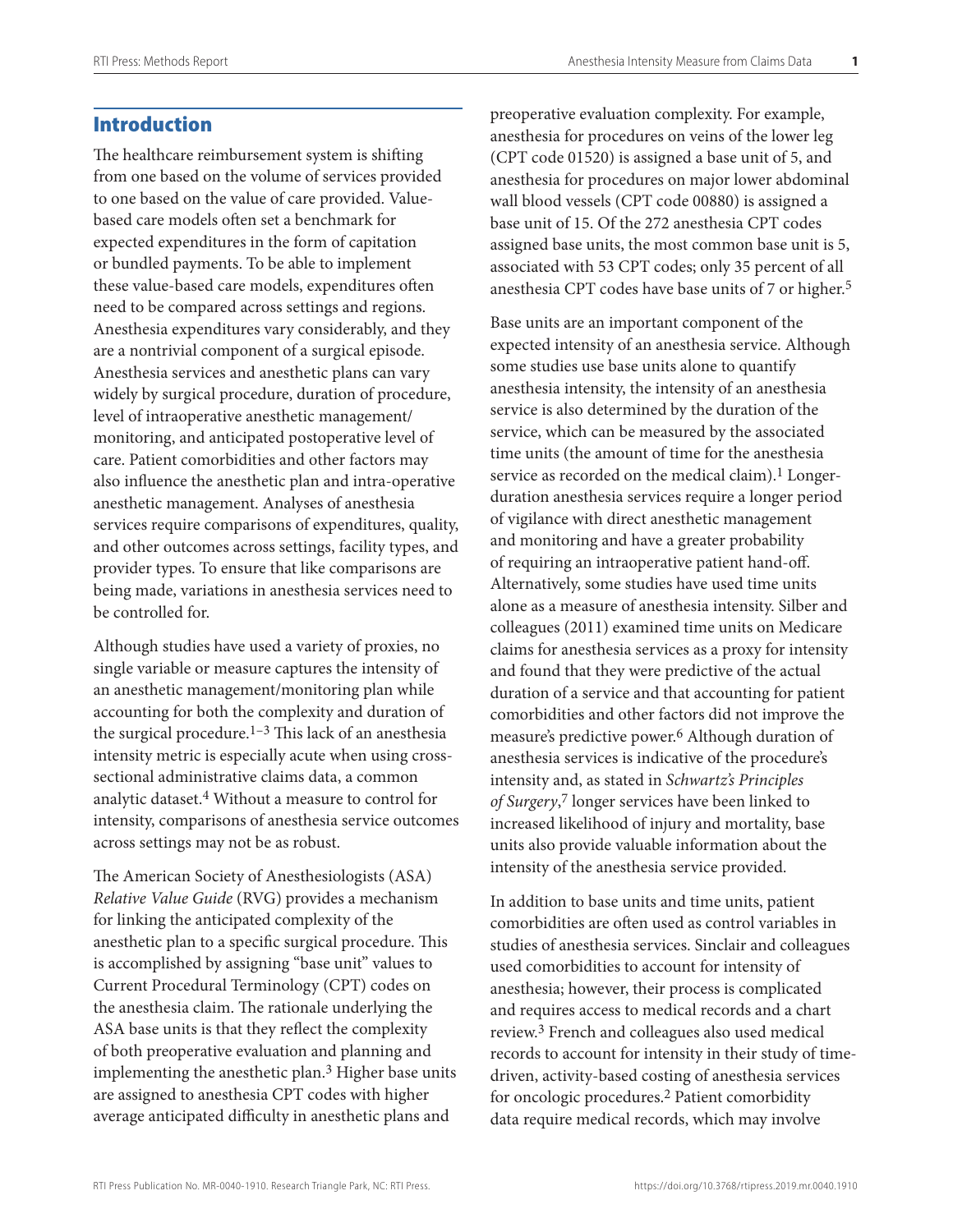<span id="page-5-0"></span>complicated, time-intensive chart reviews, or longitudinal administrative claims data on a cohort of patients, which can be prohibitive or costly to access for many researchers. Cross-sectional claims data that do not follow the same patients across time are often used for analyzing anesthesia services and patient outcomes. These types of analyses would benefit from a robust measure of anesthesia intensity. This measure could be used with or without additional indicators of patient comorbidity. While patient comorbidities may explain some of the heterogeneity in anesthesia outcomes, much of the heterogeneity in anesthesia intensity may be explained by the duration of a service.<sup>8</sup>

The implementation of value-based care models involving surgical procedures requires an accurate comparison of anesthesia expenditures, but to our knowledge, the literature lacks a uniform simple construct for researchers to use. In this paper, we describe a novel, easy-to-generate measure of anesthesia service intensity using administrative claims data that can be used to adjust commonly reported outcomes. This measure is particularly useful in the absence of other longitudinal patient comorbidity indicators. Comparing outcomes and quality across settings and provider types is a common goal of many research studies focused on anesthesia services. We provide an example of how our measure of anesthesia intensity can be used to adjust outcomes across settings for more accurate comparisons of anesthesia services.

#### Methods

#### **Data**

For this analysis, we used the 2014 CMS 5 percent Medicare Parts A and B limited dataset, a random sample of 1 of every 20 Medicare beneficiaries.<sup>9</sup> We selected beneficiaries in traditional fee-for-service Medicare. For these beneficiaries, we identified inpatient surgical claims using Medicare Severity Diagnosis Related Groups in the inpatient file. Surgical claims in outpatient and ambulatory surgical center settings were identified using Healthcare Common Procedure Coding System codes (10021–69990) in the outpatient and carrier files.

We matched surgical claims to corresponding claims for anesthesia services. The method for identifying and matching surgical claims to anesthesia claims varied by surgical setting. We matched anesthesia claims in the carrier file to inpatient surgical claims using the unique beneficiary identifier and a service date within 3 days of the beneficiary's inpatient procedure date. For outpatient and ambulatory surgical center surgical claims, we matched anesthesia claims using the unique beneficiary identifier and the service date. This sample included only surgical claims that matched to at least one anesthesia claim (97 percent of surgical claims had a match). The unit of observation for this analysis was the matched anesthesia/surgical claim. Our dataset contained 498,076 unique observations.

#### **Methods**

The two key variables for our anesthesia intensity measure, base units and time units, are found on the Medicare anesthesia claim line. One surgical claim could match to more than one anesthesia claim line. We included all matched anesthesia claim lines; on average, 90 percent of surgical claims matched to four or fewer anesthesia claim lines. To create a surgical claim–level measure with multiple anesthesia claim line matches, we averaged base units across all anesthesia claim lines and summed the time units. Because base units are averaged across the multiple anesthesia claim lines matched to a surgical claim, when we refer to the level of a base unit, such as a base unit of 5, we are referring to all claims with an average base unit of at least 5 but less than 6.

Base units and time units are on different scales; CPT base units are represented by integers, ranging from 1 (anesthesia for second- and third-degree burns) to 30 (anesthesia for intraperitoneal procedures in the upper abdomen including laparoscopy).5 Time is also represented by integers (each time unit represents 15 minutes, so a time unit value of 4 represents 1 hour). A measure that represents both base units and time units requires rescaling of the time component to avoid overwhelming the base units, which occur on a narrower numerical range. For example, using a simple addition method without time transformation, a claim with a base unit of 4 and a time unit of 10 has an intensity score of 14, higher than that of a claim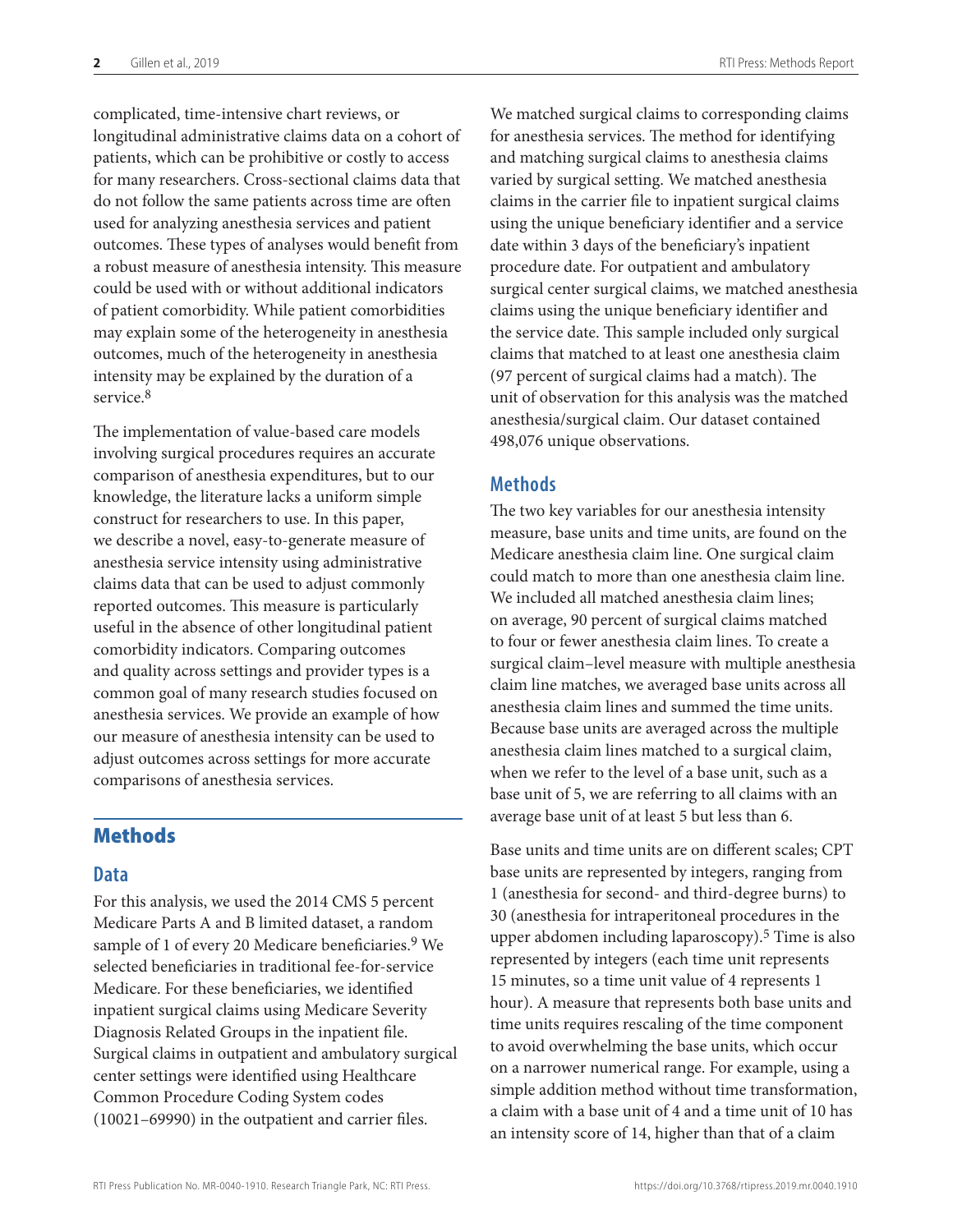<span id="page-6-0"></span>with a base unit of 8 and a time unit of 4 (intensity score of 12). In general, without transforming the time units, summing base units and time units creates a measure of intensity that is primarily driven by differential time units, rather than base units. To transform time, we divide it (explained as follows) and then add the transformed time units to the base units.

Time and base units are positively correlated (0.30 in our sample), with higher base units generally associated with longer procedures. To maintain a relatively constant effect of time on the intensity measure, we want to allow the time-transforming divisor to increase for higher base units. To keep measure construction straightforward, we divided the sample into five groups based on natural breaking points in the associated base units (shown in Table 1) and selected a different divisor for each group. The groups were chosen by examining both average time of the group and the effect of possible time divisors; the groupings mirrored those used by Sinclair and colleagues: "Using the well-established ranking of case difficulty within the ASA RVG, five categories were created according to the number of base units  $(≤6, 7-9, 10-13, 14-19, and ≥20).$ <sup>3</sup>

Time units are the other key component of our intensity measure. Silber et al. found a 0.94 Spearman correlation between the anesthesia procedure time reported on the medical chart and the Medicare claim with a median difference of only 5 minutes, demonstrating that Medicare claims can be a reliable data source for anesthesia procedure times.<sup>6</sup> A meaningful decision was how much weight to give time. In this study, we define the weight of time as

**Table 1. Base unit groupings for creating time divisors using 10 percent weights for time**

| Group         | <b>Base Units</b><br><b>in Group</b> | <b>Number</b><br>of Claims<br>in Group | <b>Average</b><br><b>Time Units</b><br>per Claim<br>in Group | <b>Group-Specific</b><br><b>Divisor</b><br>(10% Time)<br><b>Weight</b> ) |
|---------------|--------------------------------------|----------------------------------------|--------------------------------------------------------------|--------------------------------------------------------------------------|
| 1             | $\leq 6$                             | 416,054                                | 8.7                                                          | 17                                                                       |
| $\mathcal{P}$ | $>6$ and $<$ 10                      | 55,430                                 | 15.7                                                         | 28                                                                       |
| 3             | $\geq$ 10 and $<$ 14                 | 18,248                                 | 20.5                                                         | 37                                                                       |
| 4             | $\geq$ 14 and $\lt$ 20               | 5,601                                  | 24.3                                                         | 44                                                                       |
| 5             | >20                                  | 2.743                                  | 29.3                                                         | 48                                                                       |

the percentage of claims that have intensity scores at least one level (a full integer unit) higher than their original base unit; the difference between the intensity score and the original base unit is the effect of time. We calibrated the divisors so that approximately 10 percent of claims would have an intensity score one or more levels higher than the base unit. In Table 2 in the Results section, we explore alternative weighting schemes.

For the 10 percent time weights, we set the divisors to allow approximately 10 percent of the claims in the group to move up one or more integer levels of intensity higher than the original base unit. For example, 90 percent of claims in group 1 have time units of 17 or lower. If we divide the time units by 17, then add the rescaled time units to the base units, approximately 10 percent of claims in group 1 will have an intensity score one or more levels above the original base unit. Table 1 shows the five base unit groups with the number of claims in our sample, the average time unit, and the divisor assigned for the transformation of time associated with 10 percent time weights for the intensity measure.

The following equation provides a general summary of the measure calculation. Intensity (I) for claim *i* is a function of the base units (B) for claim *i* plus the transformed time units for claim *i*. Transformed time units are time (T) for claim *i* divided by the weight assigned to time for group *j*.

 $I_i = B_i + T_i/W_i$ 

#### **Results**

By design, the intensity measure is closely related to the base units (correlation coefficient  $= 0.9713$ ) and is also correlated with time units (correlation coefficient = 0.5089) (correlations with 10 percent time weights). As noted previously, the weight of time refers to the percentage of claims that are allowed to have an anesthesia intensity score one integer level (or more) higher than the original base unit. In Table 2, we varied the group divisors to generate a variety of time weights ranging from 5 percent to 30 percent. For example, to create a 20 percent time weight, we found a divisor for each group so that 20 percent of the group had an anesthesia intensity one integer level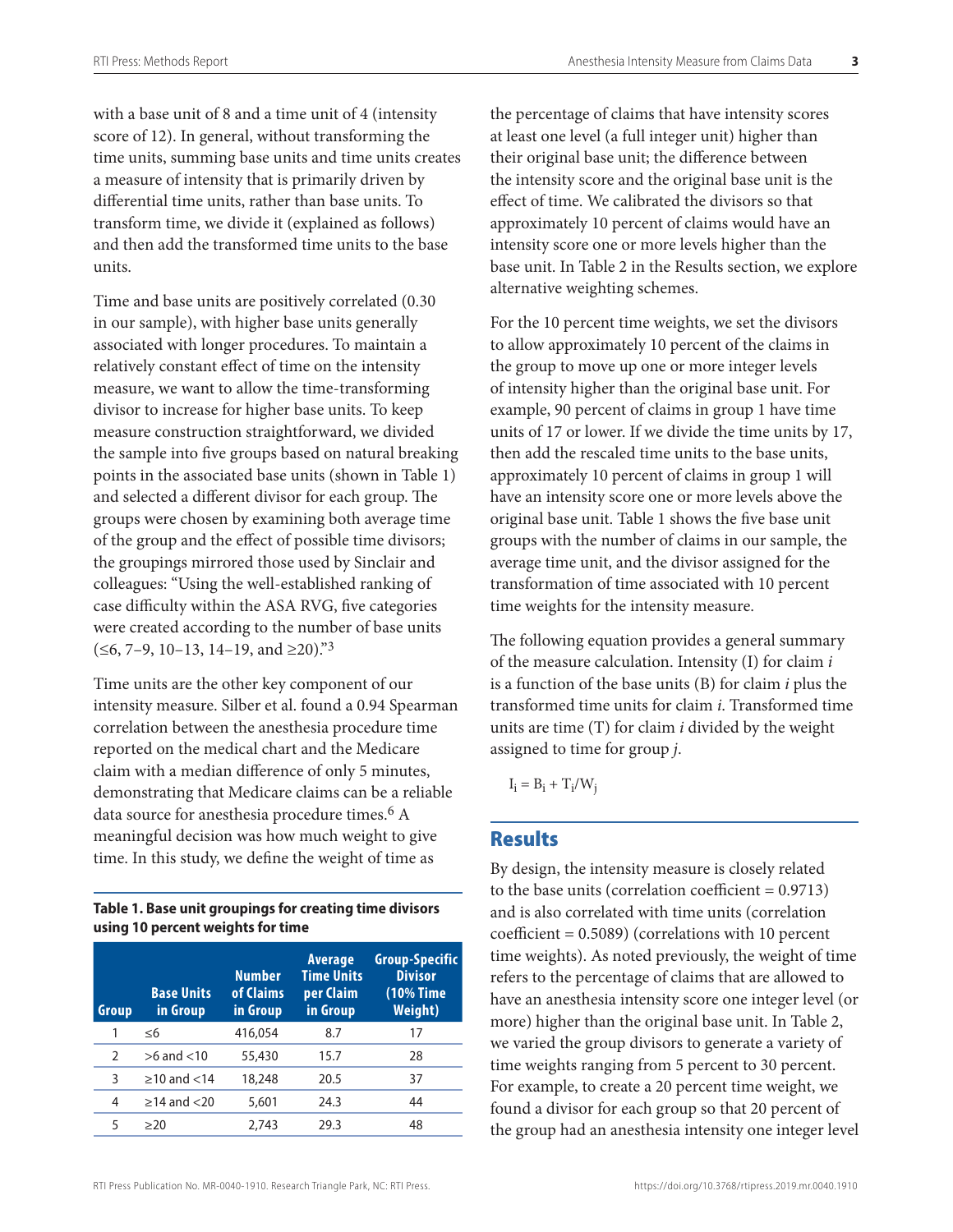or more higher than the original base unit. As the weight of time increases, the percentage of claims with an intensity score higher than the base unit increases.

Figure 1 shows the relationship between anesthesia intensity score and the base unit as the weighted treatment of time changes; each point represents a single matched claim. The solid line is the slope of the fitted line, and the dotted line is the identity line  $(x = y)$ , or what the fitted line would look like if the intensity score was always equal to the base unit. Displayed under each graph is the slope of the fitted line and the R-squared from a simple regression of the intensity score on base units. The R-squared is an estimate of the amount of variation in intensity score explained by base units; an R-squared of 1 is a perfect estimate. In general, although there is volatility in the lower base units (group 1—the largest group—with base units of 6 or lower), the intensity score and base units track fairly linearly, as is apparent in the graphs showing slopes close to 1 (in particular the 5 percent and 10 percent weight graphs). The notable difference between weights is the number of claims that are 1 or more units above the original base units.

#### **Table 2. Percentage of claims with intensity scores above original base units using various "weights"**

| 5% Weight  | 5.8  | 1.0 | 0.3 |
|------------|------|-----|-----|
| 10% Weight | 10.7 | 2.2 | 0.8 |
| 15% Weight | 16.0 | 3.6 | 1.3 |
| 20% Weight | 23.1 | 5.6 | 2.0 |
| 30% Weight | 32.1 | 9.8 | 3.6 |

Note: The percentage of claims with an intensity score one level above the original base unit may not exactly match the weighting designation because the weights are created using time units, which are integers; therefore, percentages can only be approximated. For example, in group 1, 89.57 percent of claims have time units of 17 or lower, and 91.83 percent of claims have time units of 18 or lower, so we set the 10 percent time weights at 17, where approximately 90 percent have time units of 17 or lower.





Note: Intensity score outliers over 40 were dropped to preserve scale. At 5 percent, this is only 1 claim, which has a base unit of 4; at 10 percent and 15 percent, this is 2 claims, which have base units of 4; at 20 percent, this is 4 claims, all with base units of 5 or lower; and at 30 percent, this is 14 claims, 11 of which have base units lower than 6.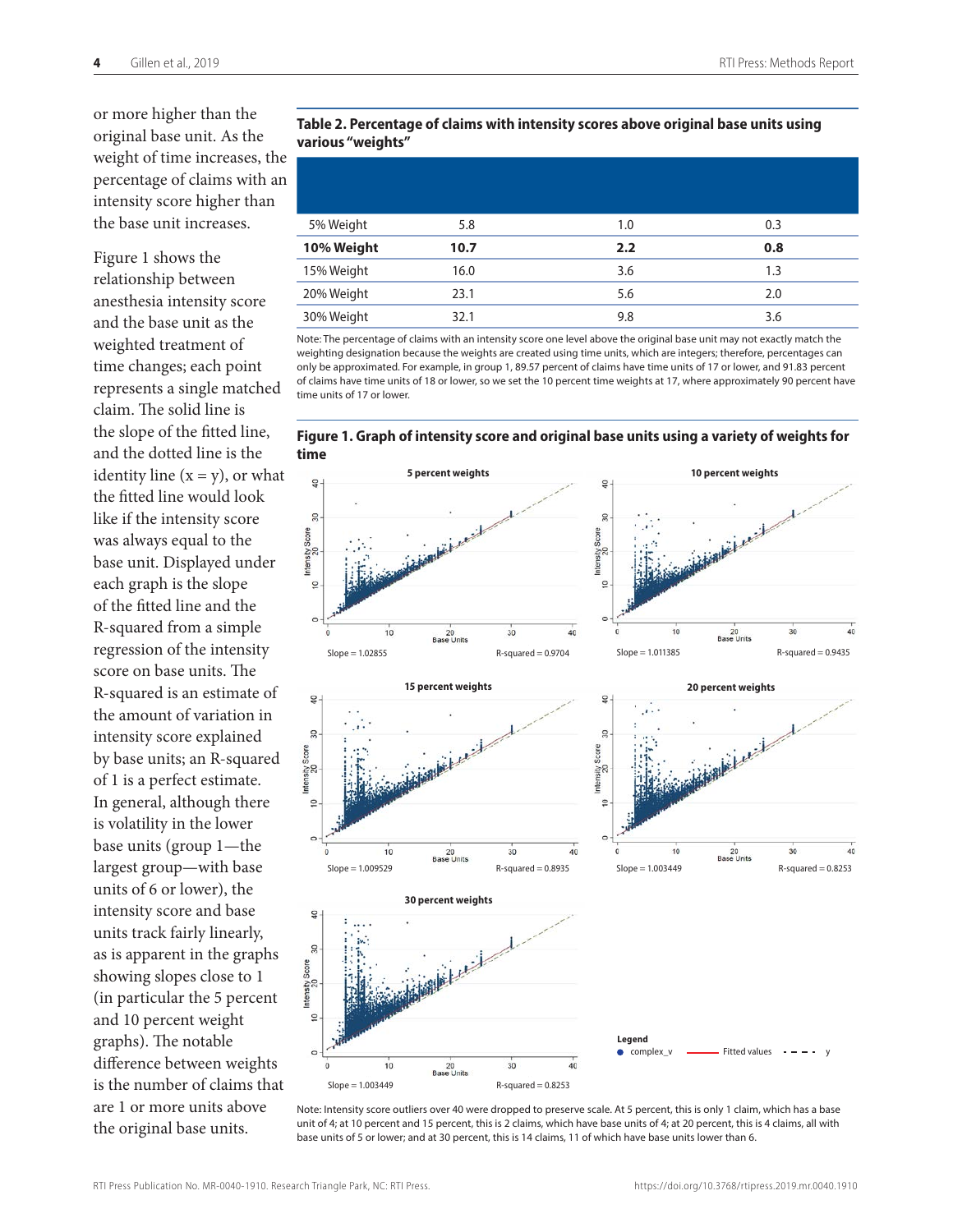<span id="page-8-0"></span>The percentage of these claims by weight is listed in Table 2, and these claims are visible in Figure 1 as the dots above dashed lines.

#### **Application**

A common outcome used in an analysis of anesthesia services is expenditures on anesthesia services, and often we want to compare them across settings, facility types, and provider types. $10,11$  Adjusting anesthesia expenditures for intensity can make for a more accurate comparison because the intensity of anesthesia services may not be uniform across settings. For example, in our sample, the average base units per anesthesia claim among surgical facilities in rural locations was lower than that for surgical facilities in urban locations.

In Medicare, anesthesia expenditures are calculated as the sum of base units and time units multiplied by the locally adjusted anesthesia conversion factor, and expenditures vary according to the anesthesia delivery model (i.e., whether the service is performed by the anesthesiologist alone, a certified registered nurse anesthesiologist alone, under medical direction, or under supervision). As described in the methods section, adding untransformed time units to base units may confer a disproportionately large time influence on the intensity measure. This disproportionate influence of time comes at the expense of base unit information.

For illustration, consider two example claims (time for procedures estimated by Silber et al.)<sup>6</sup>: one for 135 minutes of anesthesia during a knee procedure (CPT code 01402, a base unit with a value of 7, and 9 time units) and another for 180 minutes of anesthesia during a thoracotomy procedure (CPT code 00410, a base unit with a value of 4, and 12 time units). As shown in Table 3, both anesthesia services in our example would have the same intensity level if we simply summed base units and time units (simple intensity = 16); however, our adjusted intensity measure preserves base unit data by using transformed time units, and the resulting intensity levels are 4 and 7, respectively.

Using the same example, consider if the thoracotomy took 360 minutes (24 time units) instead of 180 minutes (12 time units) as in our first illustration. The simple intensity score would increase to 28, reflecting the duration of the procedure more than the assigned base unit value. In this second example, the anesthesia service with the lower base unit value (thoracotomy) would appear significantly more intense than the higher-base-unit-value anesthesia service for the knee procedure. Using our adjusted intensity measure with transformed time units, the intensity level of the thoracotomy would only increase from 4 to 5, tempering the effect of time units.

In our analysis for this report, we adjusted the Medicare payments associated with each surgical claim. To adjust for intensity, we first found the mean intensity score across all claims and divided the intensity score on each claim by the average score to create a ratio reflecting higher or lower intensity compared with the mean. An intensity ratio of greater than 1 means a claim is more intense than average. We divided the expenditures on the claim by the ratio, hence more intense services have lower adjusted expenditures compared with unadjusted expenditures.

In Table 4, we compare unadjusted and adjusted expenditures by setting (rural versus urban). We calculated the percentage change from the adjustment for each setting. Because urban settings tended to

| Table 5. An example of the enect of transforming time in ineasuring anesthesia intensity |                   |                                                            |                                                                          |  |
|------------------------------------------------------------------------------------------|-------------------|------------------------------------------------------------|--------------------------------------------------------------------------|--|
| <b>CPT Code and Base Unit</b>                                                            | <b>Time Units</b> | <b>Simple Intensity:</b><br><b>Base Units + Time Units</b> | <b>Adjusted Intensity:</b><br><b>Base Units + Transformed Time Units</b> |  |
| 01402 Base Unit $= 7$                                                                    | 9 Median          | $7 + 9 = 16$                                               | $7 + (9/28) = 7.3 \rightarrow 7$                                         |  |
| 00410 Base Unit $=$ 4                                                                    | 12 Median         | $4 + 12 = 16$                                              | $4 + (12/17) = 4.7 \rightarrow 4$                                        |  |
|                                                                                          | 24 Double Median  | $4 + 24 = 28$                                              | $4 + (24/17) = 5.3 \rightarrow 5$                                        |  |

#### **Table 3. An example of the effect of transforming time in measuring anesthesia intensity**

Note: Silber and colleagues estimated the anesthetic time for several different types of procedures including knee (median of 135 minutes, or 9 time units, rounded) and thoracotomy (median of 180 minutes, or 12 time units, rounded).6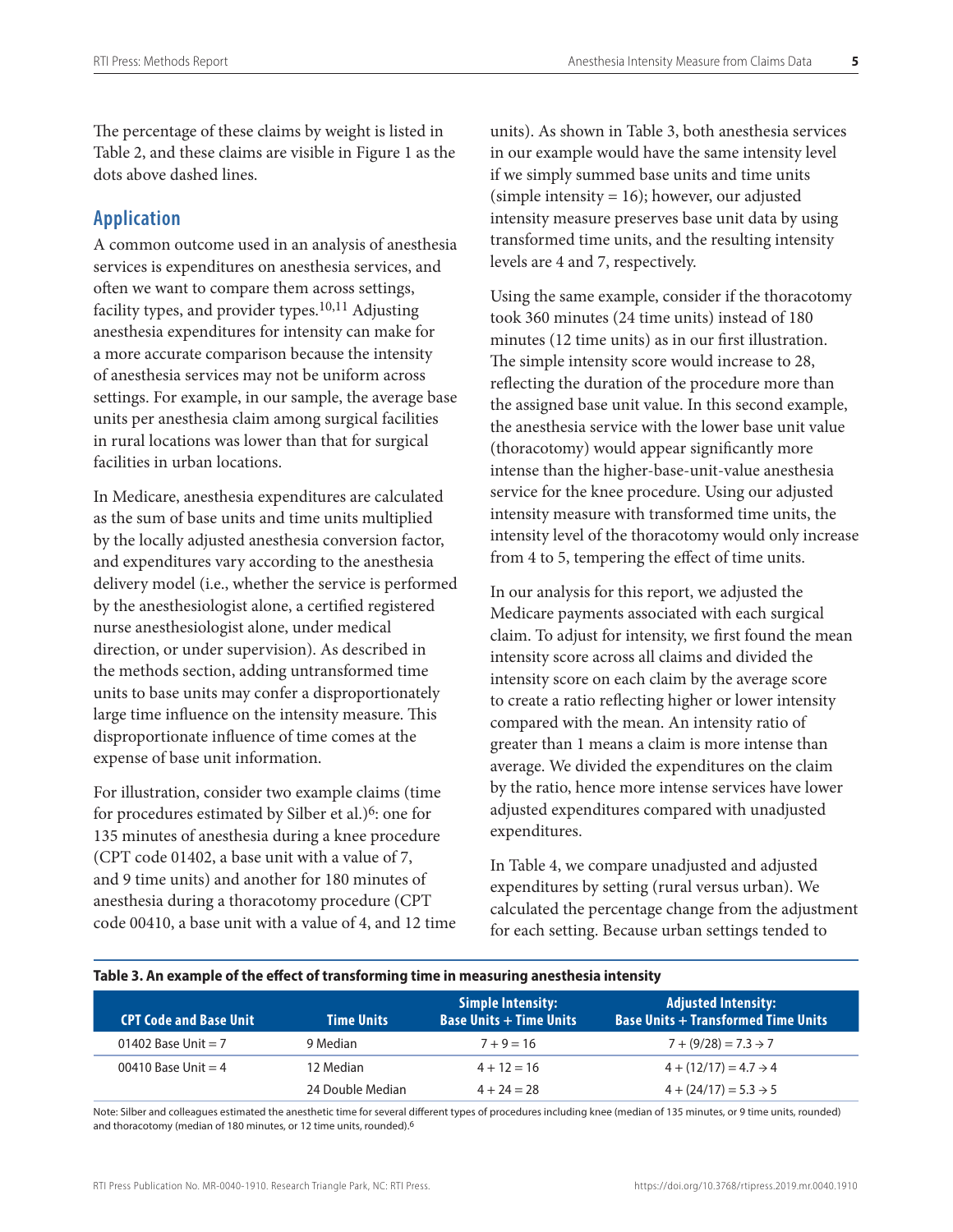|                             | Rural (66,742 facilities)           |                                   |                                    | Urban (428,886 facilities)          |                                   |                                    |  |
|-----------------------------|-------------------------------------|-----------------------------------|------------------------------------|-------------------------------------|-----------------------------------|------------------------------------|--|
| <b>Statistic</b>            | <b>Expenditures</b><br>(Unadjusted) | <b>Expenditures</b><br>(Adjusted) | <b>Percentage</b><br><b>Change</b> | <b>Expenditures</b><br>(Unadjusted) | <b>Expenditures</b><br>(Adjusted) | <b>Percentage</b><br><b>Change</b> |  |
| Minimum                     | \$0                                 | \$0                               | N/A                                | \$0                                 | \$0                               | N/A                                |  |
| 5th Percentile              | \$107                               | \$144                             | 25%                                | \$120                               | \$152                             | 21%                                |  |
| 50th Percentile<br>(Median) | \$213                               | \$239                             | 11%                                | \$327                               | \$297                             | $-10%$                             |  |
| 95th Percentile             | \$619                               | \$623                             | 1%                                 | \$840                               | \$765                             | $-10%$                             |  |
| Maximum                     | \$3,906                             | \$1,925                           | $-103%$                            | \$1,361                             | \$4,422                           | 69%                                |  |
| Mean                        | \$276                               | \$297                             | 7%                                 | \$372                               | \$373                             | 0%                                 |  |

#### <span id="page-9-0"></span>**Table 4. Adjusted Expenditures, Rural and Urban**

N/A = not applicable.

have higher average anesthesia intensity per claim (at the 95th percentile, the urban intensity score is 10.49 and the rural score is 8.36), the adjustments in urban settings are greater (a 10 percent decrease at the 95th percentile in urban settings compared with a 1 percent increase in rural settings).

At the 95th percentile, unadjusted expenditures in urban settings are roughly 36 percent higher than in rural settings (\$840 vs. \$619); adjusted expenditures in urban settings are only 23 percent higher than in rural settings (\$765 vs. \$623). There is a similar decrease at the mean: unadjusted expenditures in urban settings are roughly 26 percent higher than in rural settings (\$372 vs. \$276), whereas adjusted expenditures in urban settings are only 20 percent higher than in rural settings (\$373 vs. \$297).

While this difference may seem relatively small, hospitals often operate on margins as low as 1–3 percent, so even seemingly small changes in revenues can have a significant impact on margins.12,13 When expenditures are compared with benchmarks in a value-based care model, these adjustments could impact a model participant's bonus or penalties.

#### **Limitations**

This is formative work, so limitations must be addressed. In creating this measure, we used the Medicare 5 percent limited dataset. A different sample may have a different distribution of base units and time units, which could affect the choice of divisors for transforming time units in the iterative process.

A next step for this measure would be a sensitivity test on different samples and different populations (i.e., a non-Medicare dataset). Despite differences in samples, the general iterative method established here can be followed to create a simple, transparent measure of anesthesia intensity from cross-sectional medical claims data. However, the measure may need to be calibrated to match a different sample's distribution of base units and time units.

We acknowledge that our decision to use the 10 percent weights influenced our results. We compared different weighting schemes for the intensity measure and acknowledge that different weights may be more appropriate in different samples or different settings; this decision would be left to the researcher based on individual study needs. For example, in a study using data with robust comorbidity indices, researchers may want to upweight time units relative to base units, as base units primarily reflect patient health status, which would be somewhat redundant when also using robust comorbidity indices. When using crosssectional data, or data without reliable indicators of patient health status, researchers may want to more evenly weight time units and base units because the base units will play a larger role in providing information on comorbidities.

We did not have access to health records or longitudinal data, which prohibits us from adjusting for patient comorbidities. We are not suggesting that patient comorbidities are irrelevant to the complexity or duration of anesthesia procedures; rather, we posit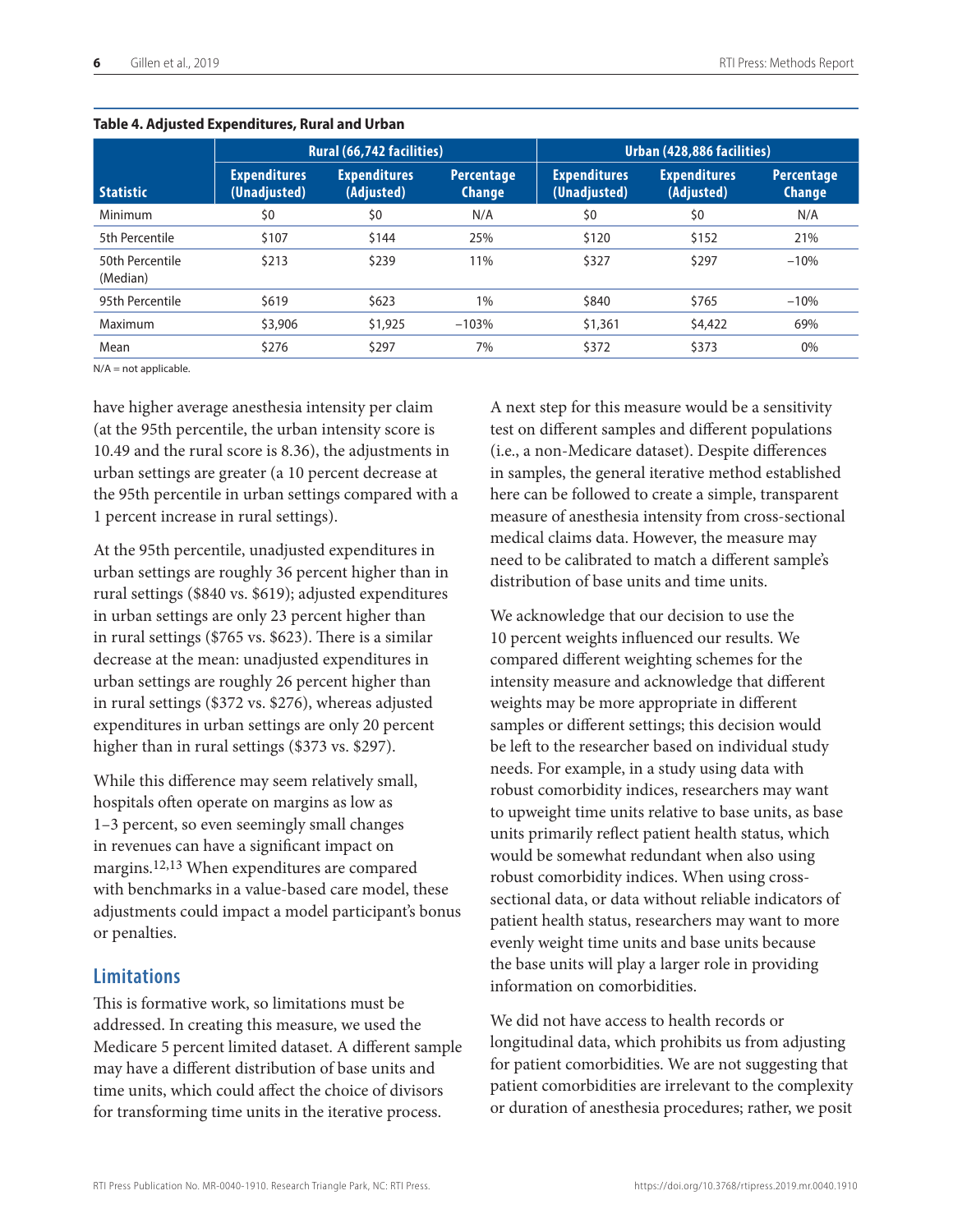<span id="page-10-0"></span>that, because patient health status and comorbidities are reflected through the base units assigned by the anesthesia team during the preoperative evaluation, a measure of anesthesia intensity can be constructed from cross-sectional claims data in the absence of these elements.

#### **Discussion**

Common perioperative research questions, and value-based care models involving surgical episodes, require comparison of anesthesia services on expenditures, quality, and other outcomes across settings, facility types, and provider types. However, a direct comparison of outcomes may not be completely accurate without adjusting for the intensity of anesthesia services. To our knowledge, a simple, standardized formula for creating a composite measure of anesthesia intensity from cross-sectional administrative claims data does not exist.

Anesthesia intensity can be expressed as a function of complexity and duration, and two readily

interpretable variables in claims data contain relevant information—the base units associated with the CPT code and the time units. To create a measure of anesthesia intensity that represents the contribution of procedure duration while preserving the measure of procedural complexity, time units must be transformed. Base units and time units on medical claims are reported on different scales, and, without transforming time units, they would dominate a simple claims-based measure of intensity.

In this manuscript, we describe a straightforward method for creating a measure of anesthesia intensity that captures base units and duration of procedure with appropriate rescaling of time. Our measure of anesthesia intensity can be created using cross-sectional data alone, which are often the data researchers have available. In the absence of longitudinal data or the ability to control for patient comorbidities, researchers retain the option to adjust anesthesia outcomes for intensity using our intensity measure.

#### References

- 1. Dulisse B, Cromwell J. No harm found when nurse anesthetists work without supervision by physicians. Health Aff (Millwood) 2010;29(8):1469-75. [https://doi.](https://doi.org/10.1377/hlthaff.2008.0966) [org/10.1377/hlthaff.2008.0966](https://doi.org/10.1377/hlthaff.2008.0966)
- 2. French K, Guzman A, Rubio A, Frenzel J, Feeley T. Value based care and bundled payments: anesthesia care costs for outpatient oncology surgery using time-driven activity-based costing. Healthcare (Amst) 2016;4(3):173-80. [https://doi.org/10.1016/j.](https://doi.org/10.1016/j.hjdsi.2015.08.007) [hjdsi.2015.08.007](https://doi.org/10.1016/j.hjdsi.2015.08.007)
- 3. Sinclair DR, Lubarsky DA, Vigoda MM, Birnbach DJ, Harris EA, Behrens V, et al. A matrix model for valuing anesthesia service with the resource-based relative value system. J Multidiscip Healthc 2014;7:449-58. <https://doi.org/10.2147/JMDH.S68671>
- 4. Healthcare Cost and Utilization Project (HCUP) [Internet]. June 2019. Rockville (MD): Agency for Healthcare Research and Quality. [cited 2019 Jul 2]. Available from: [https://www.hcup-us.ahrq.gov/home.](https://www.hcup-us.ahrq.gov/home.jsp) [jsp](https://www.hcup-us.ahrq.gov/home.jsp)
- 5. Centers for Medicare & Medicaid Services (CMS). Anesthesiologists center [Internet]. [cited 2018 June 29]. Available from: [https://www.cms.gov/](https://www.cms.gov/Center/Provider-Type/Anesthesiologists-Center.html?redirect=/center/anesth.asp) [Center/Provider-Type/Anesthesiologists-Center.](https://www.cms.gov/Center/Provider-Type/Anesthesiologists-Center.html?redirect=/center/anesth.asp) [html?redirect=/center/anesth.asp](https://www.cms.gov/Center/Provider-Type/Anesthesiologists-Center.html?redirect=/center/anesth.asp)
- 6. Silber JH, Rosenbaum PR, Even-Shoshan O, Mi L, Kyle FA, Teng Y, et al. Estimating anesthesia time using the Medicare claim: a validation study. Anesthesiology 2011;115(2):322-33. [https://doi.org/10.1097/](https://doi.org/10.1097/ALN.0b013e31821d6c81) [ALN.0b013e31821d6c81](https://doi.org/10.1097/ALN.0b013e31821d6c81)
- 7. Brunicardi FC, Andersen DK, Billiar TR, Dunn DL, Hunter JG, Matthews JB, et al., editors. Schwartz's principles of surgery. New York: McGraw-Hill; 2014.
- 8. Silber JH, Rosenbaum PR, Zhang X, Even-Shoshan O. Influence of patient and hospital characteristics on anesthesia time in Medicare patients undergoing general and orthopedic surgery. Anesthesiology 2007;106(2):356-64. [https://doi.org/10.1097/00000542-](https://doi.org/10.1097/00000542-200702000-00025) [200702000-00025](https://doi.org/10.1097/00000542-200702000-00025)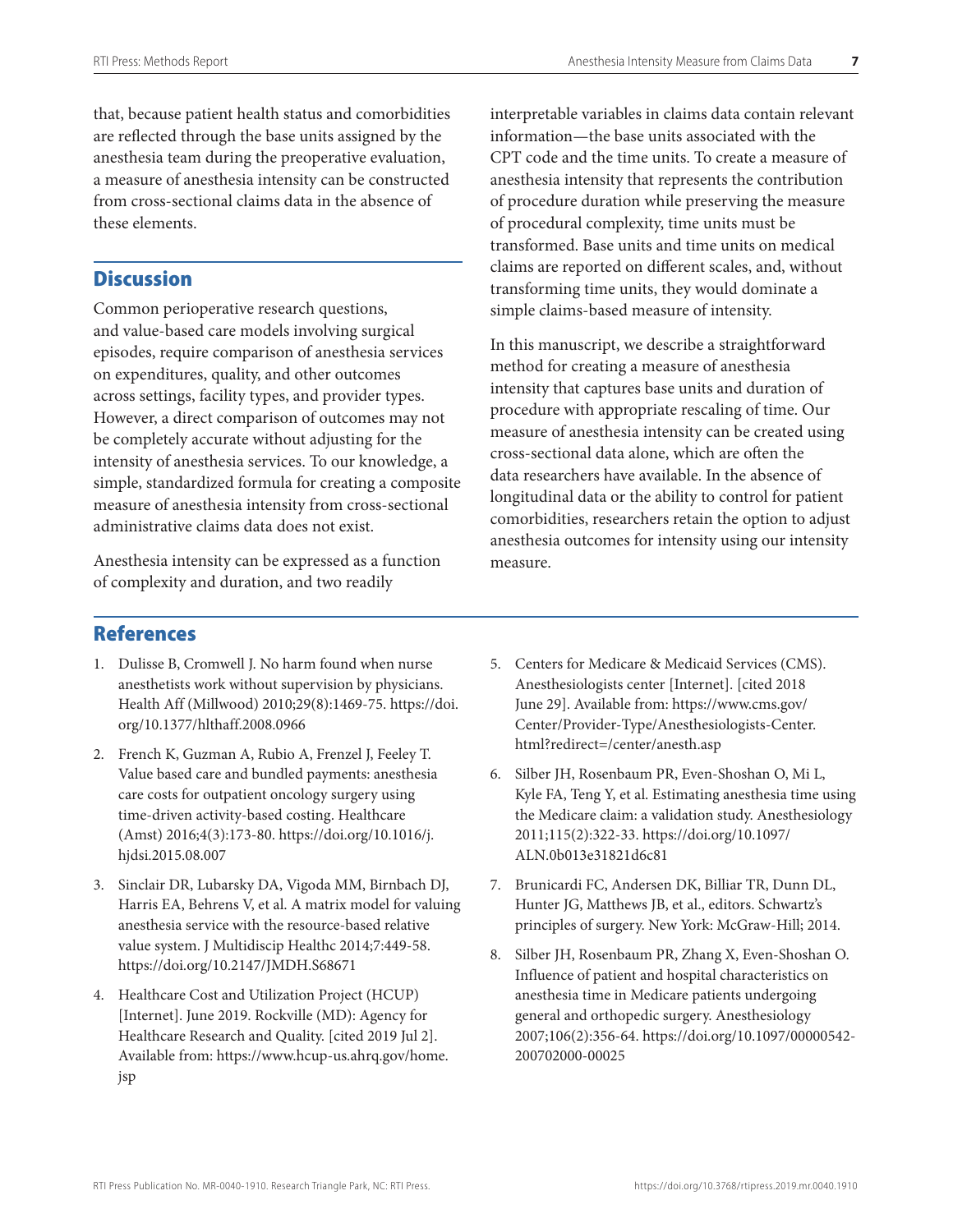- 9. Centers for Medicare & Medicaid Services (CMS). Identifiable data files [Internet]. Baltimore (MD): CMS; [cited 2018 Mar 15]. Available from: [https://www.cms.](https://www.cms.gov/Research-Statistics-Data-and-Systems/Files-for-Order/LimitedDataSets/StandardAnalyticalFiles.html) [gov/Research-Statistics-Data-and-Systems/Files-for-](https://www.cms.gov/Research-Statistics-Data-and-Systems/Files-for-Order/LimitedDataSets/StandardAnalyticalFiles.html)[Order/LimitedDataSets/StandardAnalyticalFiles.html](https://www.cms.gov/Research-Statistics-Data-and-Systems/Files-for-Order/LimitedDataSets/StandardAnalyticalFiles.html)
- 10. Sjogren PP, Gale C, Henrichsen J, Olsen G, Ott MJ, Peters M, et al. Variation in costs among surgeons and hospitals in pediatric tympanostomy tube placement. Laryngoscope 2016 Aug;126(8):1935-9. [https://doi.](https://doi.org/10.1002/lary.25775) [org/10.1002/lary.25775](https://doi.org/10.1002/lary.25775)
- 11. Burgette JM, Quiñonez RB. Cost-effectiveness of treating severe childhood caries under general anesthesia versus conscious sedation. JDR Clin Trans Res 2018 Oct;3(4):336-45.
- 12. Daley R. Not-for-profit hospitals hit all-time-low operating margins: Moody's [Internet]. Washington (DC): Healthcare Financial Management Association. 2018 Aug 30 [cited 2019 Jul 10]. Available from: [https://www.hfma.org/topics/news/2018/08/61787.](https://www.hfma.org/topics/news/2018/08/61787.html) [html](https://www.hfma.org/topics/news/2018/08/61787.html)
- 13. Masterson L. Hospital operating margins dropped 39% over 3 years [Internet]. Healthcare Dive. 2018 Sep 13 [cited 2019 Jul 10]. Available from [https://www.](https://www.healthcaredive.com/news/hospital-operating-margins-dropped-39-over-3-years/532205/) [healthcaredive.com/news/hospital-operating-margins](https://www.healthcaredive.com/news/hospital-operating-margins-dropped-39-over-3-years/532205/)[dropped-39-over-3-years/532205/](https://www.healthcaredive.com/news/hospital-operating-margins-dropped-39-over-3-years/532205/)